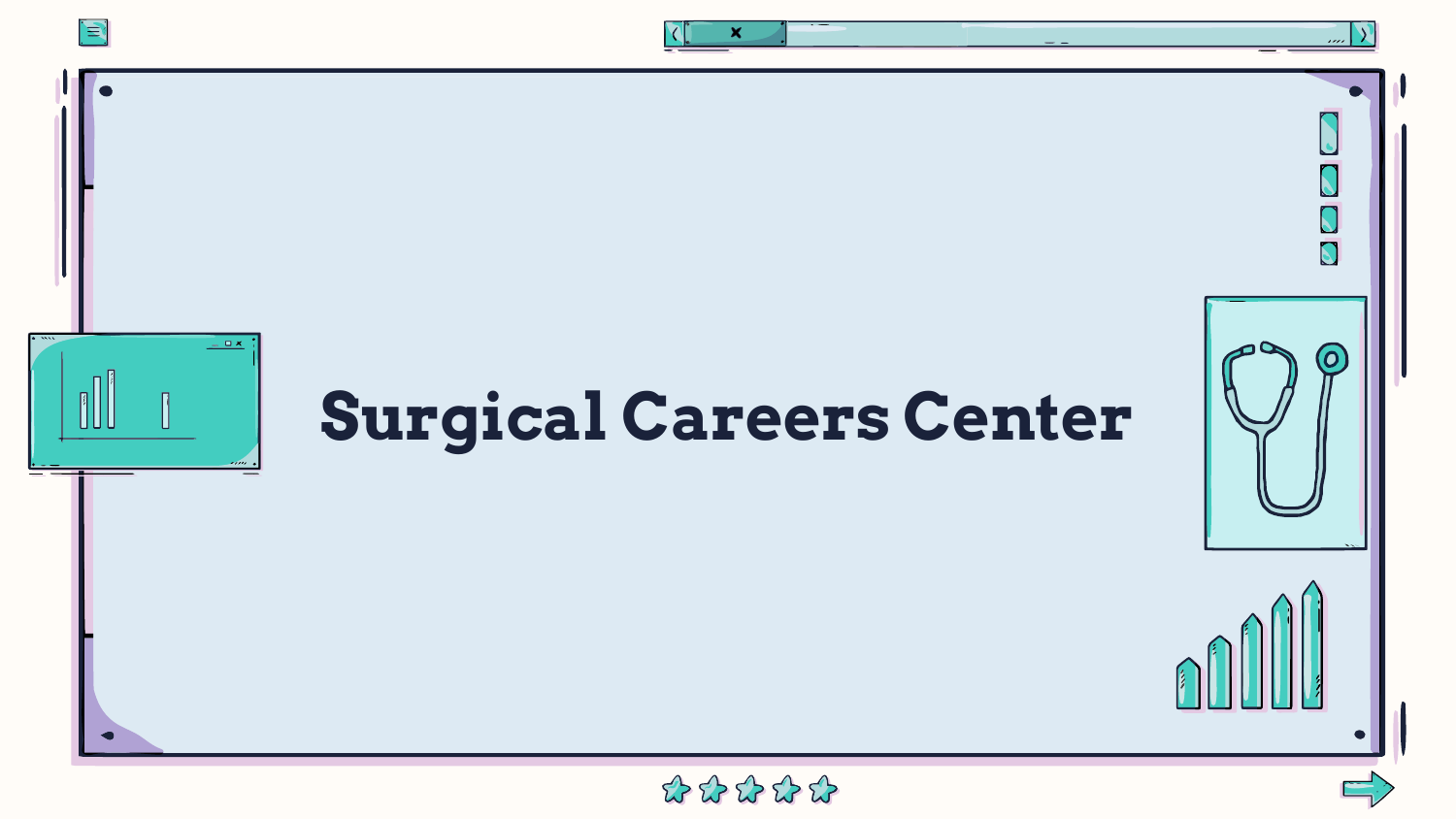# **Program Descriptions**

**Anesthesia Technology One ½ year program training techs to support the Anesthesiologist by providing supplies, preparing and maintaining equipment and assisting with patient care as needed. Grads earn an Associate's degree. National Certification required for employment.** 

闫

.



\*\*\*\*\*\*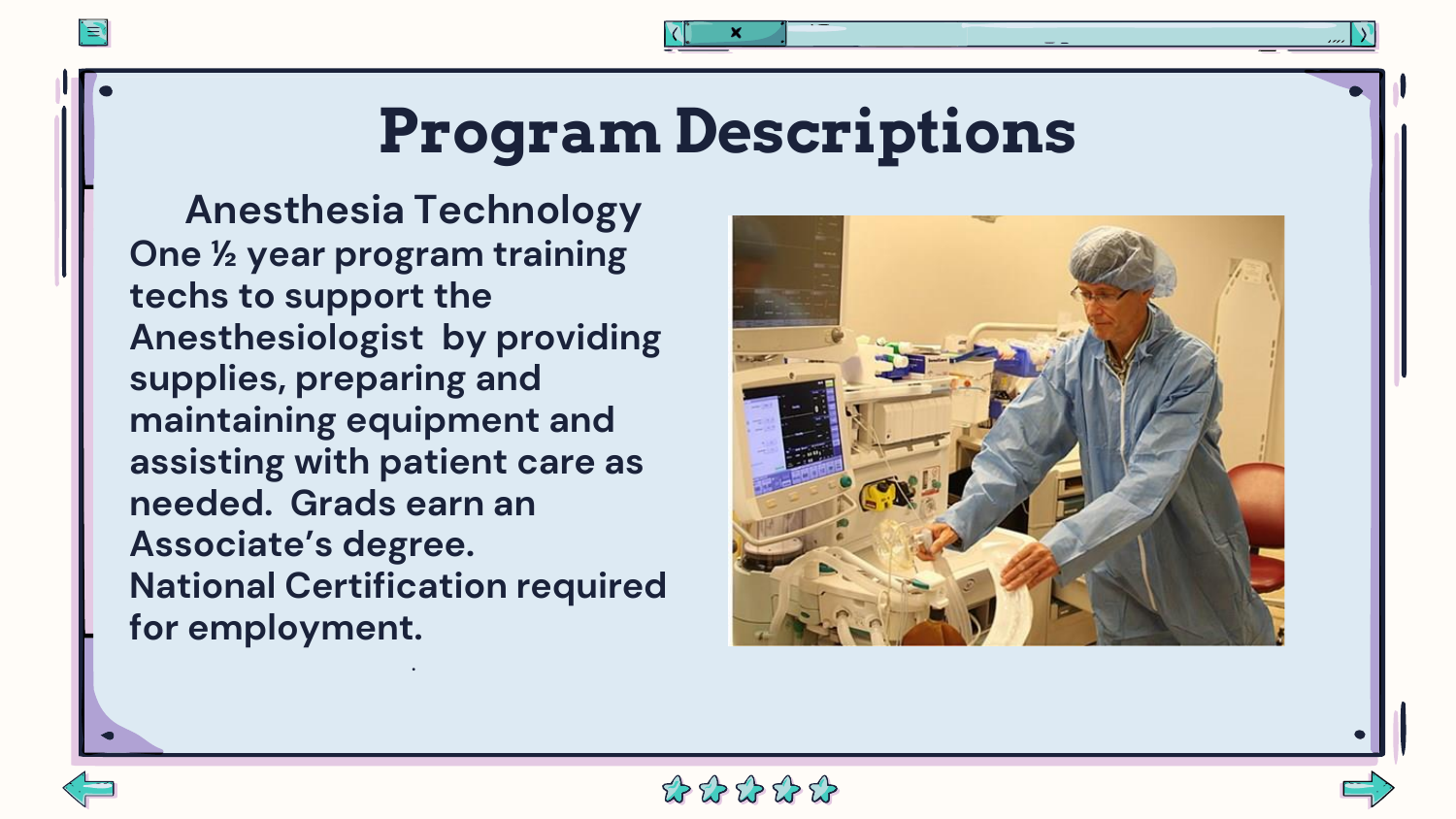# **Programs**



#### **Central Service Technology**

**One year program trains tech to clean, and sterilize patient care equipment and surgical instruments. The hospital relies on CSTs to re-stock all patient care supplies. Graduates earn a Certificate of Completion. National Certification required for employment.** 



闫

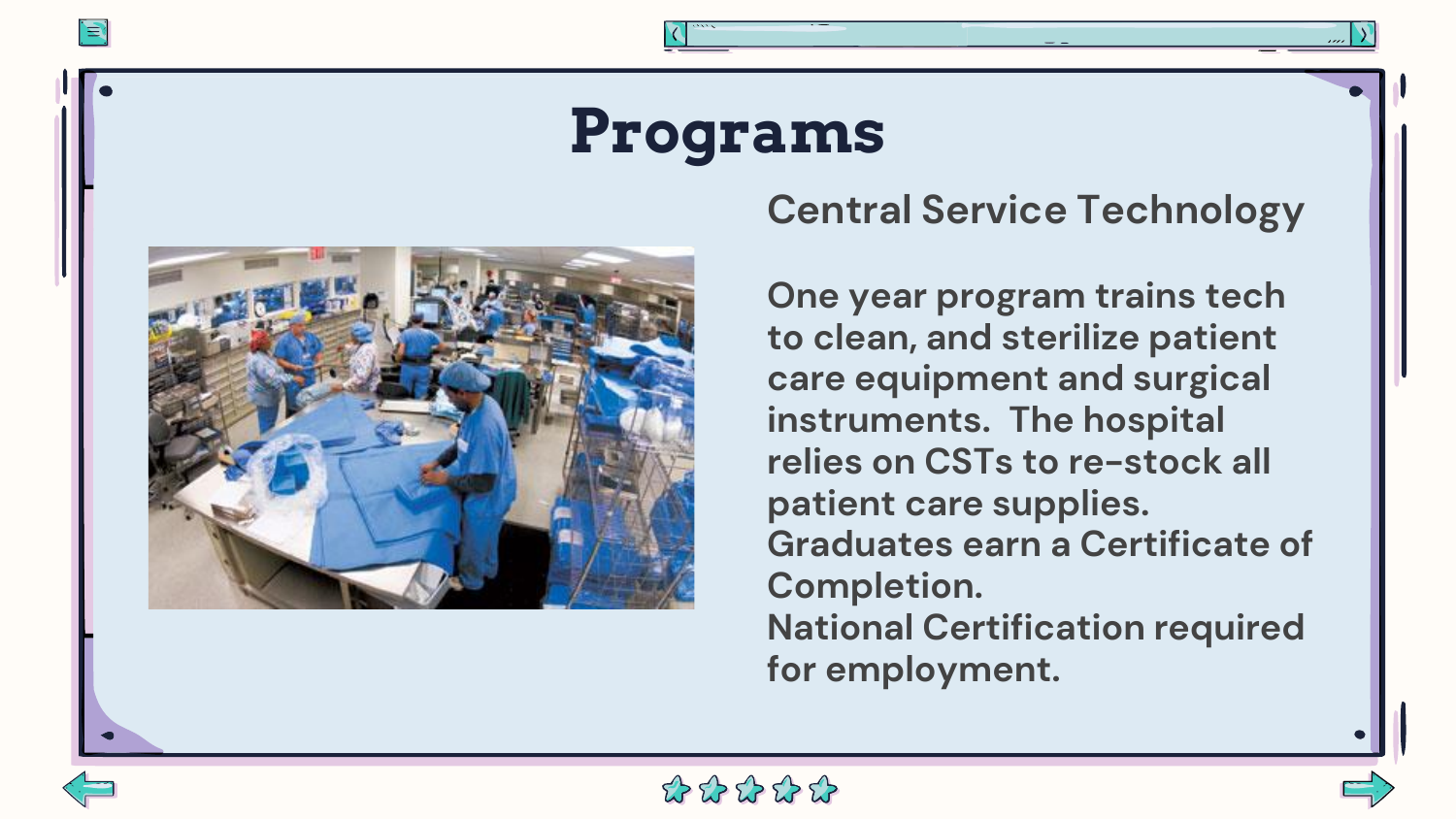

#### **Surgical Technology**

**One-year program trains tech to prepare instruments and supplies and assist surgeon during the procedure. Graduates earn an Associate's Degree. National Certification required for employment.** 





 $\equiv$ 

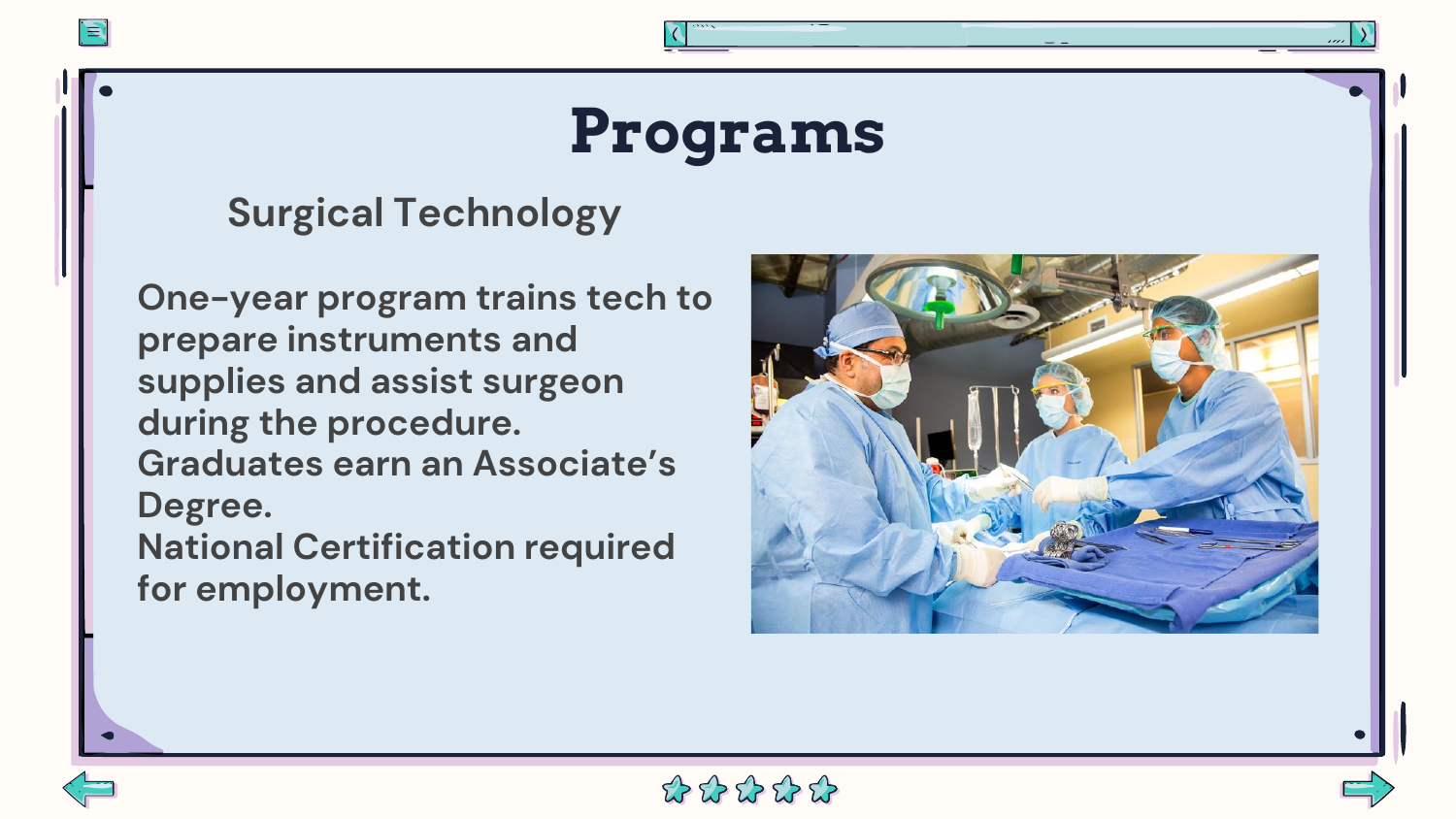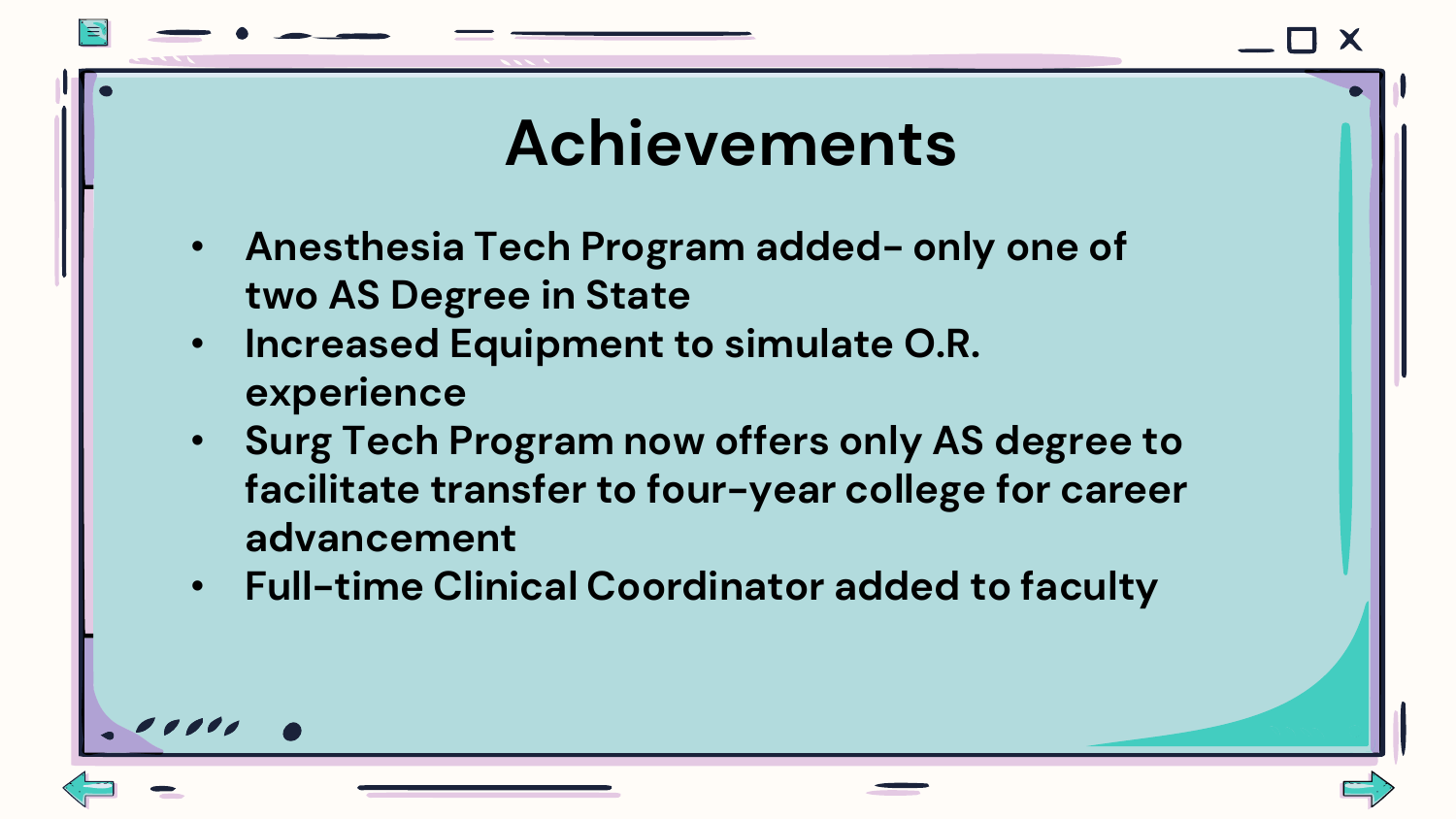## **Achievements**

**Enrollments: Increasing in part D/T adding Anesthesia Tech Program**

**Retention Rate: 98%**

**Success Rate: 88%** 

**Employment Rate: Difficult to Assess**

$$
.\hspace{0.1cm}....\hspace{0.1cm}
$$

**Department of Labor**

**Job Openings:**

**Surg Techs = 15%**

**CS Techs = 14%**

**Anesth. Techs = 35%**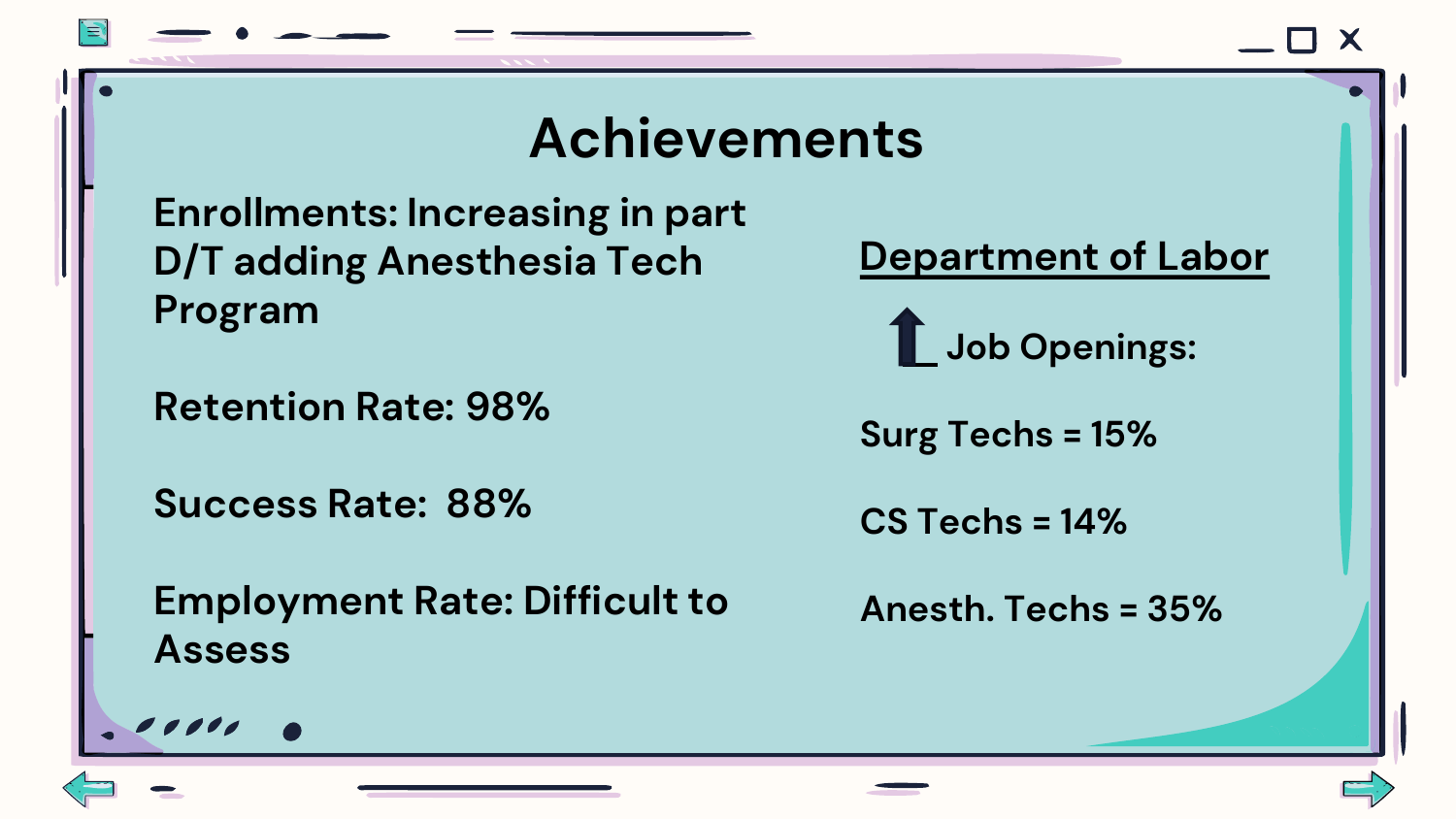## **Challenges**



官

#### **Shortage of Clinical Placements D/T**

- **Pandemic**
- **Staffing shortages in hospitals**

### **Loss of Faculty**

**D/T**

- **Pay better in profession**
- **Few Techs with degrees, teaching experience**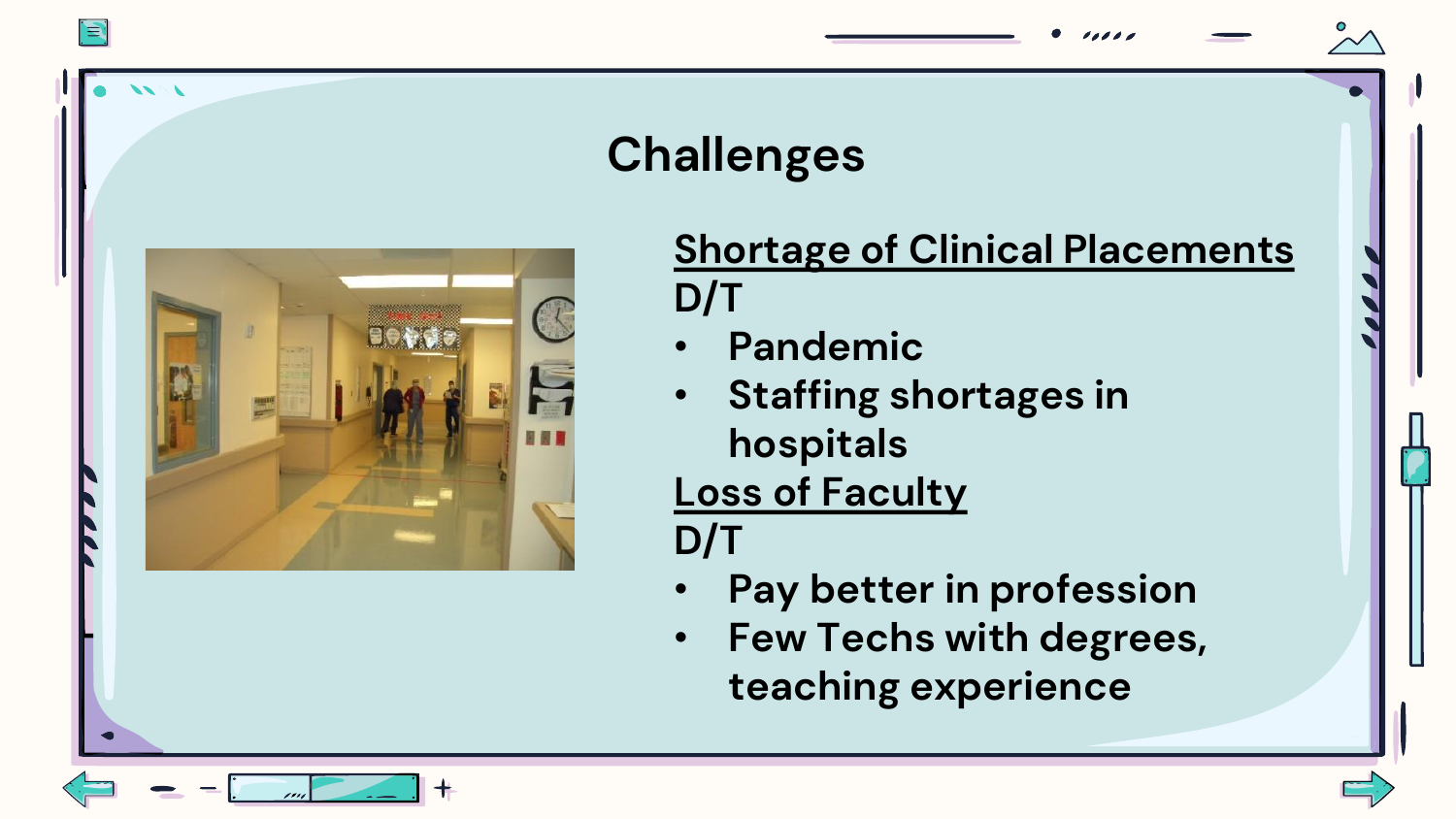### **Future Goals**

- **Hiring full-time Program Director and Clinical Coordinator to support all three programs**
- **Provide up-to-date tools and equipment**
- **Train students in soft skills to prepare them for work**